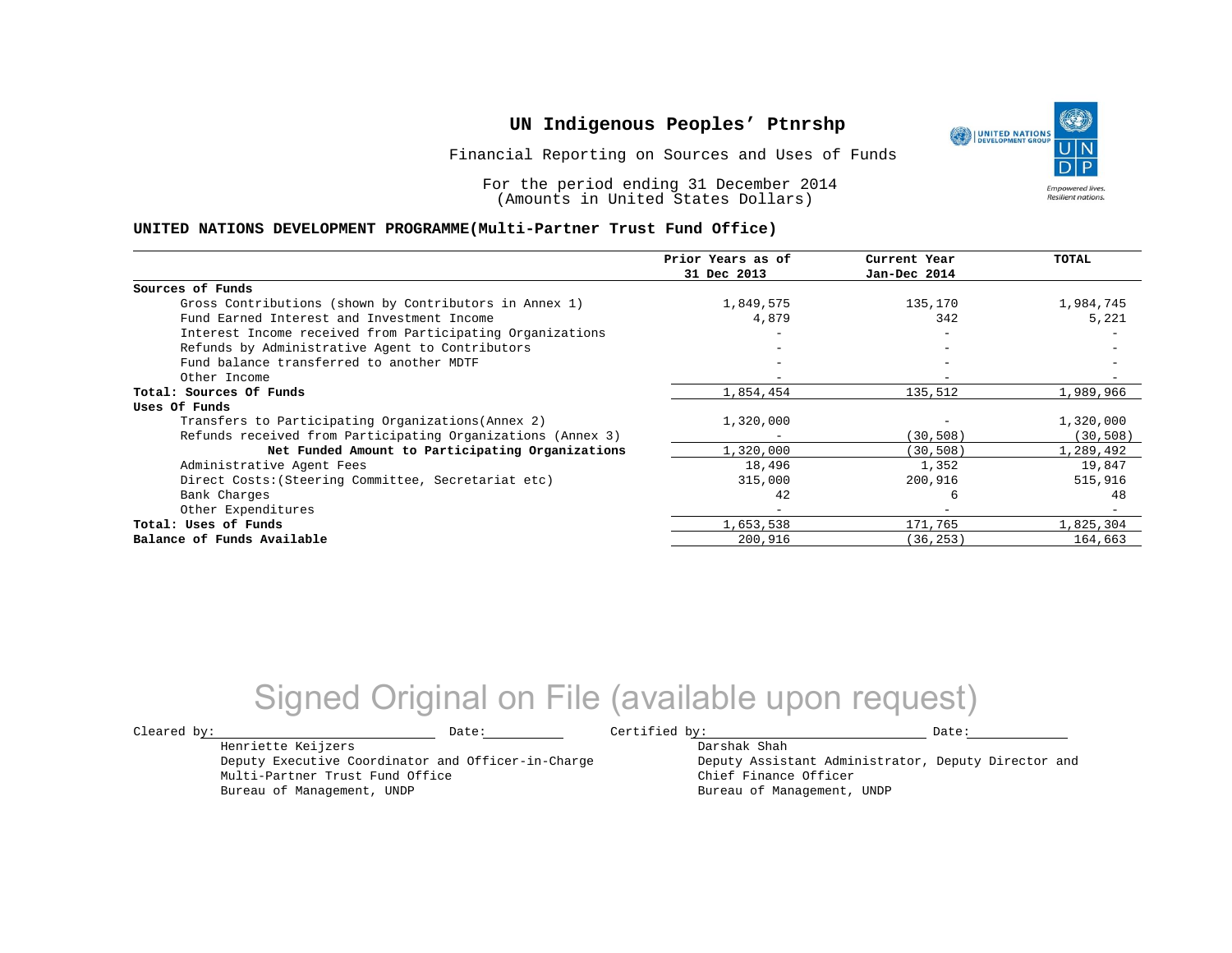

Financial Reporting on Sources and Uses of Funds

For the period ending 31 December 2014 (Amounts in United States Dollars)

### **UNITED NATIONS DEVELOPMENT PROGRAMME(Multi-Partner Trust Fund Office)**

**Annex - 1: Gross Contributions**

|                       | Prior Years as of | Current Year             | TOTAL     |
|-----------------------|-------------------|--------------------------|-----------|
|                       | 31 Dec 2013       | Jan-Dec 2014             |           |
| Contributors          |                   |                          |           |
| GOVERNMENT OF DENMARK | 1,466,396         | $\overline{\phantom{m}}$ | 1,466,396 |
| GOVERNMENT OF FINLAND | 331,255           | 135,170                  | 466,425   |
| IRISH AID             | 51,924            | $\overline{\phantom{0}}$ | 51,924    |
| Total: Contributions  | 1,849,575         | 135,170                  | 1,984,745 |

# Signed Original on File (available upon request)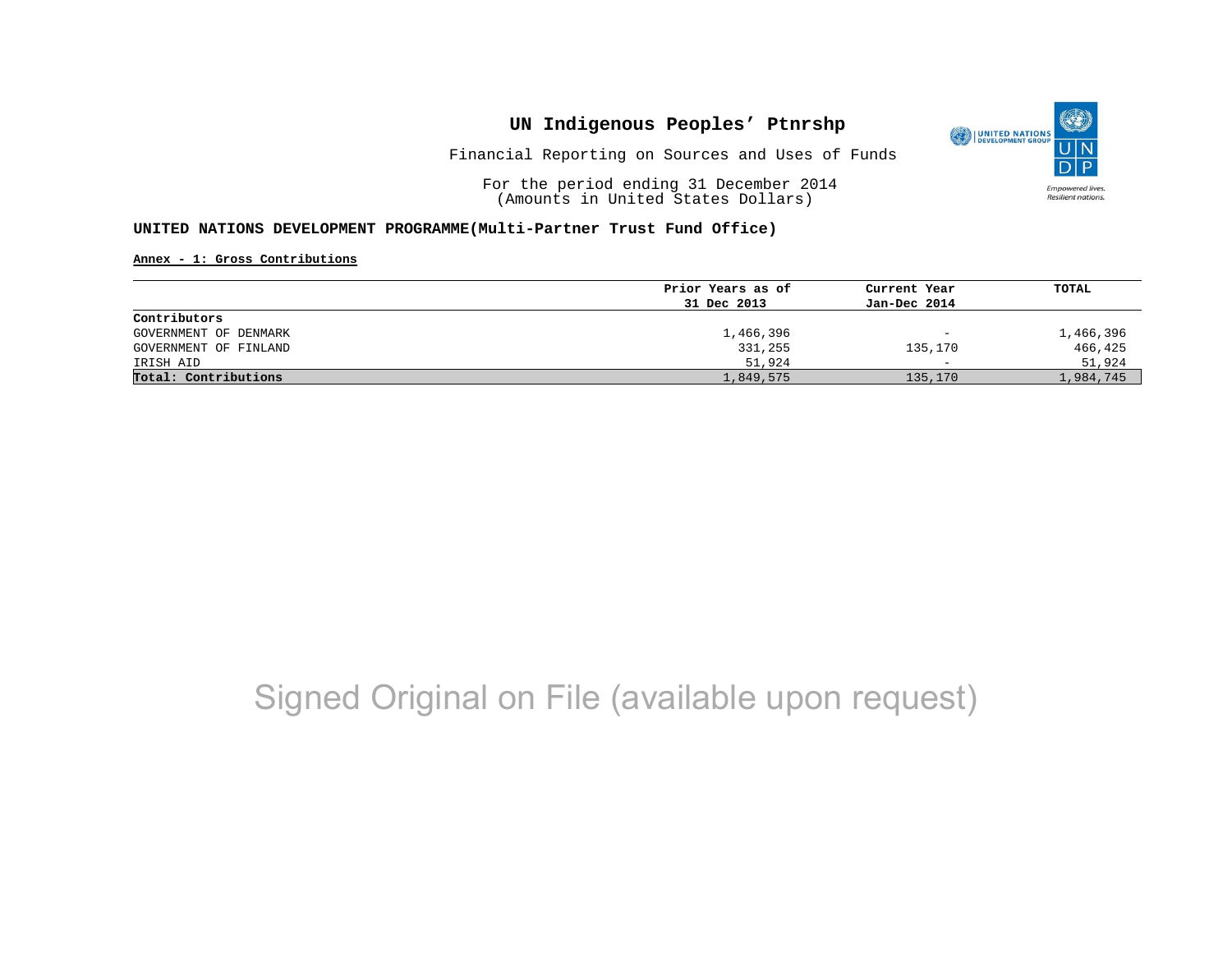

Financial Reporting on Sources and Uses of Funds

For the period ending 31 December 2014 (Amounts in United States Dollars)

#### **UNITED NATIONS DEVELOPMENT PROGRAMME(Multi-Partner Trust Fund Office)**

### **Annex - 2: Transfers to Participating Organizations**

|                                                | Prior Years as of | Current Year                    | TOTAL     |
|------------------------------------------------|-------------------|---------------------------------|-----------|
|                                                | 31 Dec 2013       | Jan-Dec 2014                    |           |
| ILO                                            | 435,810           | $\equiv$                        | 435,810   |
| OHCHR                                          | 167,895           | $\overline{\phantom{m}}$        | 167,895   |
| UNDP                                           | 496,380           | $\hspace{0.1mm}-\hspace{0.1mm}$ | 496,380   |
| UNFPA                                          | 131,360           | $\qquad \qquad -$               | 131,360   |
| UNICEF                                         | 88,555            | $\overline{\phantom{0}}$        | 88,555    |
|                                                |                   |                                 |           |
| Total Transfers to Participating Organizations | 1,320,000         | $-$                             | 1,320,000 |

# Signed Original on File (available upon request)